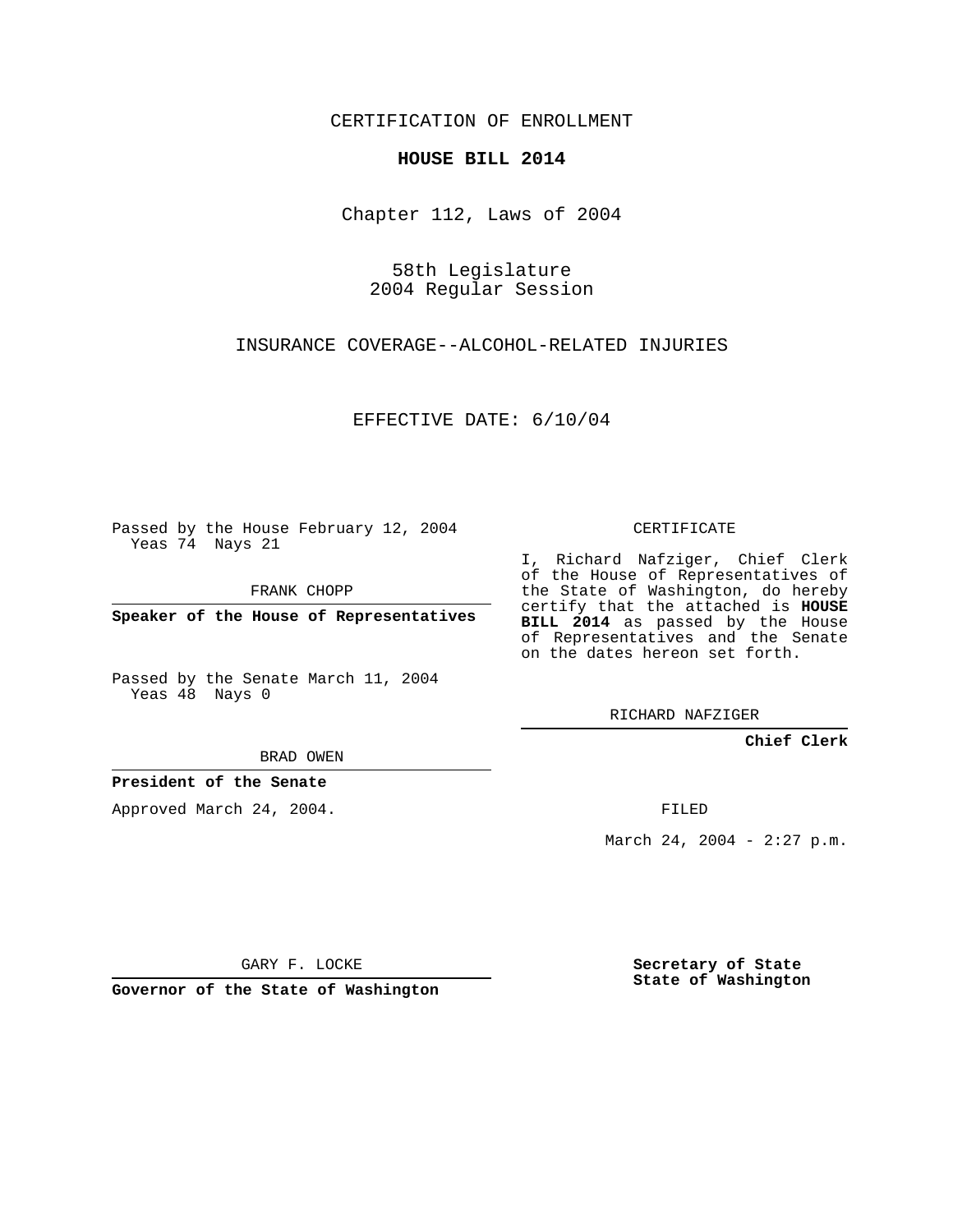## **HOUSE BILL 2014** \_\_\_\_\_\_\_\_\_\_\_\_\_\_\_\_\_\_\_\_\_\_\_\_\_\_\_\_\_\_\_\_\_\_\_\_\_\_\_\_\_\_\_\_\_

\_\_\_\_\_\_\_\_\_\_\_\_\_\_\_\_\_\_\_\_\_\_\_\_\_\_\_\_\_\_\_\_\_\_\_\_\_\_\_\_\_\_\_\_\_

Passed Legislature - 2004 Regular Session

## **State of Washington 58th Legislature 2003 Regular Session**

**By** Representatives Flannigan, Delvin, Kirby, Moeller, Lovick, Lantz, G. Simpson, Shabro, Edwards and Kagi

Read first time 02/19/2003. Referred to Committee on Health Care.

 AN ACT Relating to insurance coverage for injuries sustained because of alcohol or narcotic use; adding a new section to chapter 48.20 RCW; adding a new section to chapter 48.21 RCW; adding a new section to chapter 48.44 RCW; adding a new section to chapter 48.46 RCW; creating new sections; and repealing RCW 48.20.272.

BE IT ENACTED BY THE LEGISLATURE OF THE STATE OF WASHINGTON:

 NEW SECTION. **Sec. 1.** The legislature finds that an alcohol or drug-related injury that requires treatment in an emergency department can be a critical moment in the life of a person with a substance abuse problem. Studies have demonstrated that appropriate interventions by hospital staff at these times can reduce substance abuse and lower future health care costs. The perception among health care providers that they may be penalized by insurers for conducting these interventions prevents many of them from performing interventions which can make all the difference to a person at the crossroads of a substance abuse problem.

 NEW SECTION. **Sec. 2.** A new section is added to chapter 48.20 RCW to read as follows: